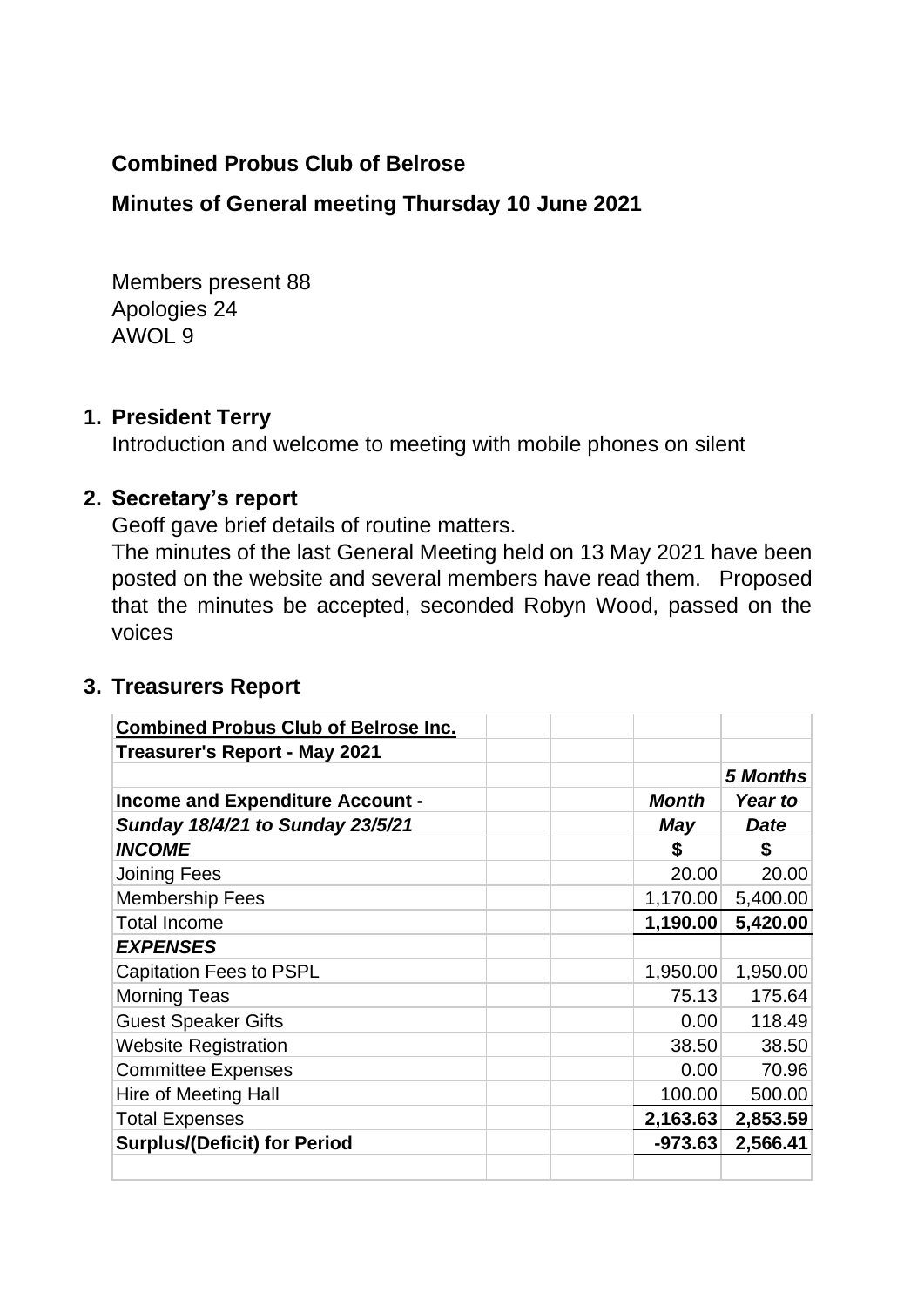| <b>Balance Sheet at 23/5/21</b>                    |         |                   |                            |            |
|----------------------------------------------------|---------|-------------------|----------------------------|------------|
| <b>Accumulated Funds</b>                           |         |                   |                            |            |
| Opening Balance 1/1/21                             |         |                   |                            | 9,008.31   |
| Surplus/(Deficit) for Year to date                 |         |                   |                            | 2,566.41   |
| <b>Closing Balance</b>                             |         |                   |                            | 11,574.72  |
| <b>Represented By -</b>                            |         |                   |                            |            |
| <b>Assets</b>                                      |         |                   |                            |            |
| Cash at Bank - Westpac                             |         |                   |                            | 19,007.27  |
| <b>Total Assets</b>                                |         |                   |                            | 19,007.27  |
| <b>Minus Liabilities</b>                           |         |                   |                            |            |
| Net Funds held for future functions (see<br>below) |         |                   |                            | 7,432.55   |
| <b>Total Liabilities</b>                           |         |                   |                            | 7,432.55   |
| <b>Net Assets</b>                                  |         |                   |                            | 11,574.72  |
|                                                    |         |                   |                            |            |
|                                                    |         |                   |                            | <b>Net</b> |
| <b>FUNCTIONS</b>                                   |         | <b>Receipts</b>   | <b>Payments Funds</b>      |            |
| <b>Closed Functions</b>                            |         |                   |                            |            |
| Piemonte Breakfast (\$18)                          | 21/1/21 | 594.00            | 594.00                     | 0.00       |
| Arthur Streeton Exhibition (\$25)                  | 4/2/21  | 575.00            | 575.00                     | 0.00       |
| Echoes of the Jazz Age (\$62.10)                   | 14/2/21 | 1,552.10          | 1,552.50                   | $-0.40$    |
| Turner's Turn (\$27)                               | 15/2/21 | 702.00            | 702.00                     | 0.00       |
| Back in Time (\$27)                                | 15/3/21 | 1,026.00          | 1,026.00                   | 0.00       |
| Wild about Harry (\$27)                            | 12/4/21 | 1,377.00          | 1,269.00                   | 108.00     |
| Life of Riley (\$50 deposit) x 45                  |         | 11/4/21 36,335.00 | 36,335.00                  | 0.00       |
| Ivanhoe Lunch (\$40)                               | 30/4/21 | 80.00             | 80.00                      | 0.00       |
| <b>Total Closed Functions</b>                      |         |                   | 42,241.10 42,133.50        | 107.60     |
| Chinese Gardens Lunch (\$38.50 / \$43.50)          |         |                   | $6/5/21$ 1,021.00 1,000.00 | 21.00      |
| Waratah Cruise (\$42 / \$8)                        | 4/6/21  | 418.00            | 0.00                       | 418.00     |
| Anniversary Lunch (\$59                            | 15/7/21 | 590.00            | 200.00                     | 390.00     |
| Music of the Night (\$59.90)                       | 31/7/21 | 3,298.30          | 1,198.00                   | 2,100.30   |
| Come from Away (\$75)                              | 11/8/21 | 2,775.00          | 0.00                       | 2,775.00   |
| Everly Brothers / Rock & Roll (\$60)               | 27/8/21 | 2,968.90          | 1,048.25                   | 1,920.65   |
| <b>Xmas Lunch THGC</b>                             | 2/12/21 | 0.00              | 300.00                     | $-300.00$  |
| <b>Total Functions</b>                             |         |                   | $$ 53,312.30 $ 45,879.75   | 7,432.55   |
| $24/5/21$ CW                                       |         |                   |                            |            |
|                                                    |         |                   |                            |            |
|                                                    |         |                   |                            |            |

Proposed Chris, seconded Susan Alsop passed on the voices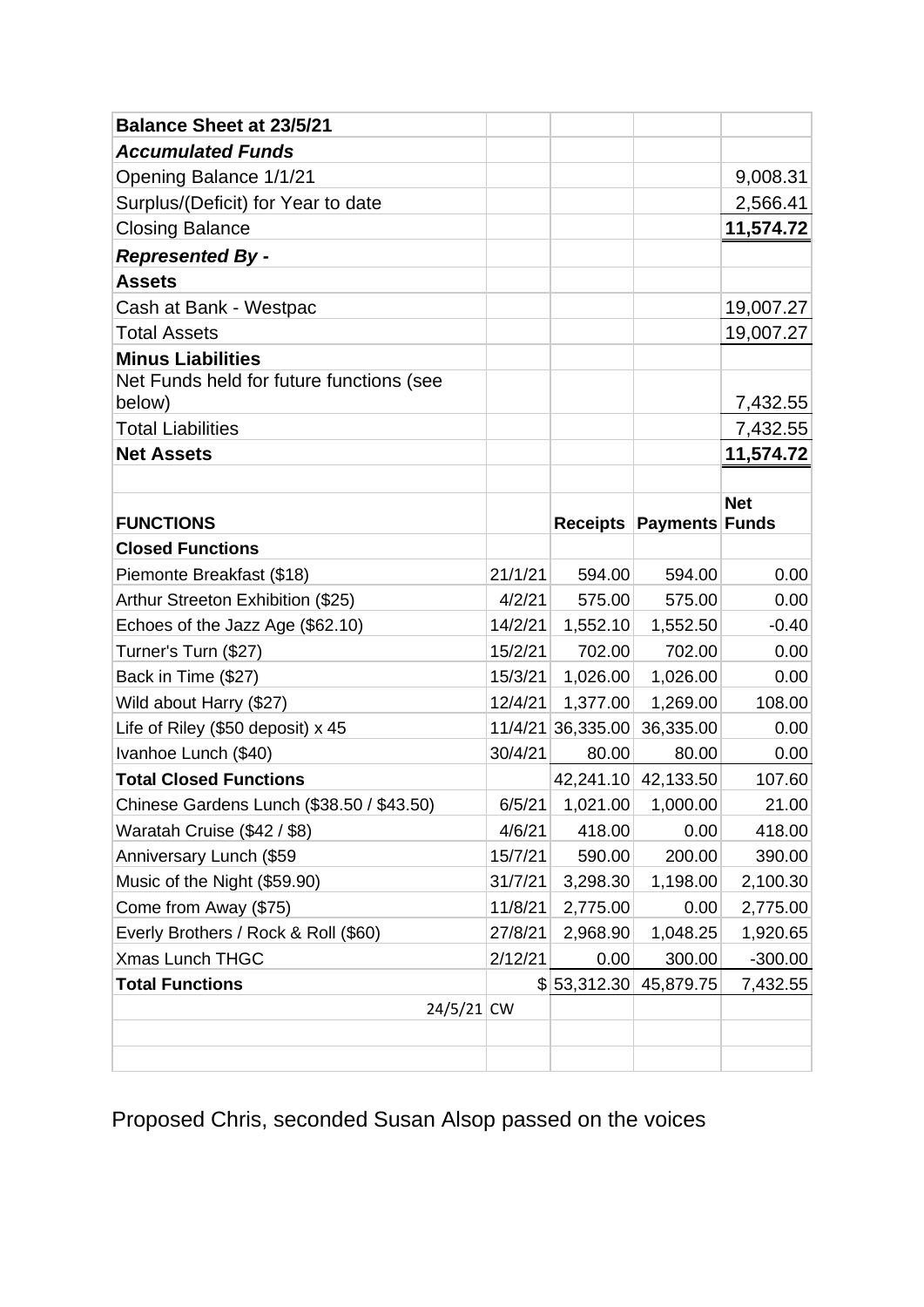# **4. Happy Birthdays**

The names of the successful members who have got away with another year were displayed in the meeting slide show and are in the newsletter and we all wished them many more happies

# **5. Guest Speakers**

Our guest at the June meeting, Rafaele Joudry, gave us a great talk on How to Wake Up your Ear and Brain vitality with Sound Therapy. She is an authority on helping people to overcome auditory problems. She has helped relieve tinnitus and enhance hearing, learning and brain performance

Rafaele, has a Masters of Psychology specialising in Sound Therapy and has toured Australia, Australia, Europe and the USA.

# **6. Membership**

In the absence of Tony Lovett (on the way to Birdsville) Hastings (who was at Birdsville recently) presented the membership report and told us of the Birdsville Hotel

# *Current Membership*

Membership stands at 121 financial members (68 ladies, 53 Gents) (56%:44%) Non-Active Members 4 (4 Ladies, 0 Gents) Waiting List: 28 (21 ladies, 7 Gents)

# *Members in Attendance May 2021*

Attendance at meeting

Members – 91 Visitors – 10 Total 101 attending Meeting

Apologies – 14 Absent - 13 Leave of Absence – 0

# **Information for June 2021 Meeting**

#### **Visitors Attending Meeting:** - Nil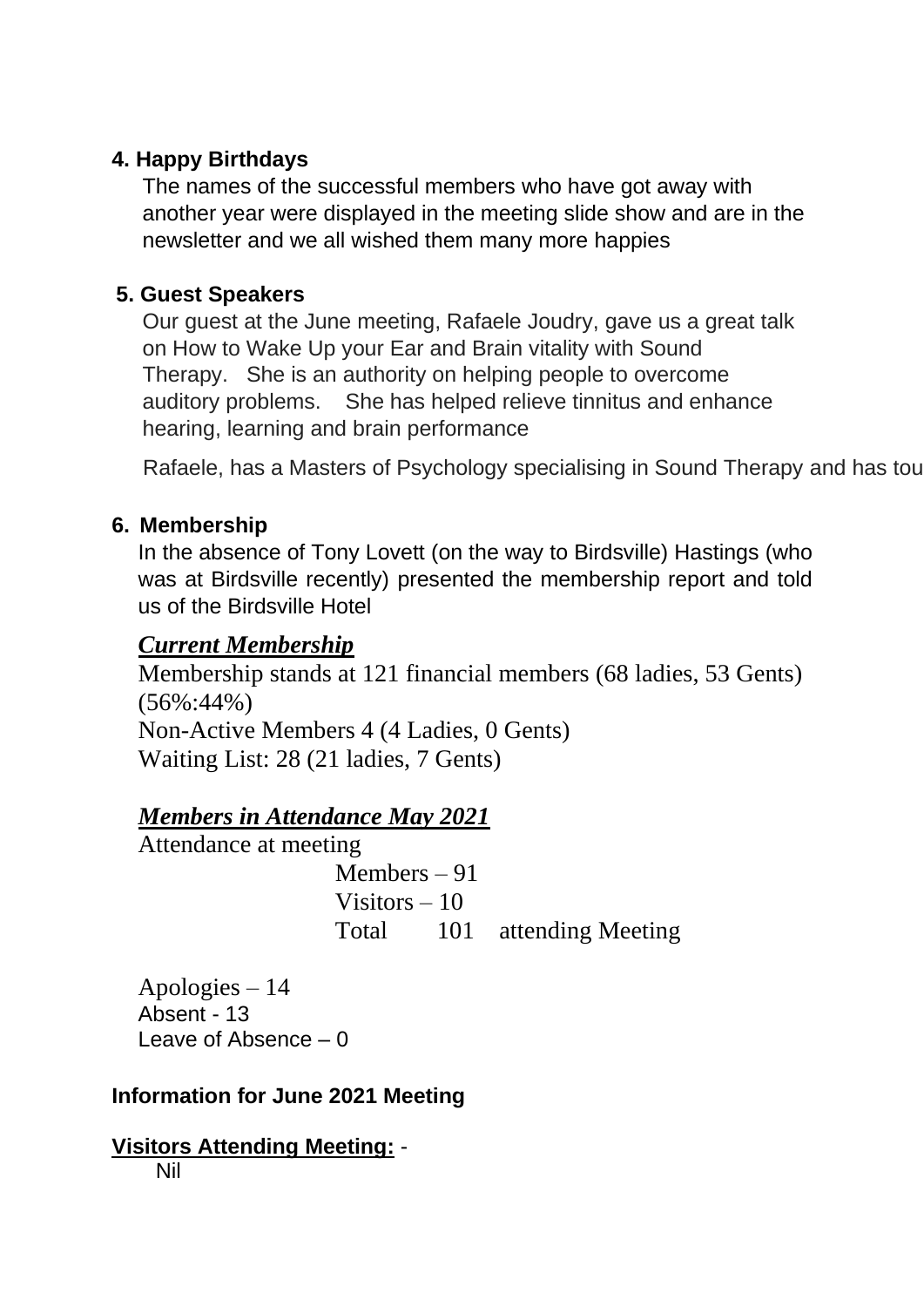### **Resignations:**

Elizabeth Hunter – Liz telephoned Tony to say that she had only attended 2 meeting over the past 12 months as she had other things on and felt that as the waiting list was so long she should make space for someone else who was on that waiting list.

#### **Inductions this meeting**: -

 Clare Bassett Leslie Bassett Miriam Brownlee Chris Brownlee

Note –The committee has requested the re-introduction of monitoring attendance at general meetings. One of the club's requirements is that members attend at least 50% of the general meetings unless they are sick or have a leave of absence. The attendance monitoring was put on hold over the COVID lockdown period

President Terry inducted the 4 new members

Clare Bassett Les Bassett Miriam Brownlee Chris Brownlee

### **7. Tours**

John Robinson reported on what most of us missed on the steam tug and gave details of the following future tours

**August 5th**, Chau Chak Museum Sydney University **September 4th**, \$2.50 day. 141 bus to Manly, ferry to Quay, light rail to Souths Juniors, Peters of Kensington during return. **October**. Upper Hunter tour cancelled. After meeting, Sydney Zoo, near Blacktown suggested for day trip. Will investigate.

**November.** Hunter Valley Gardens Christmas Lights tour has 33 expressions of interest. This is drive yourself.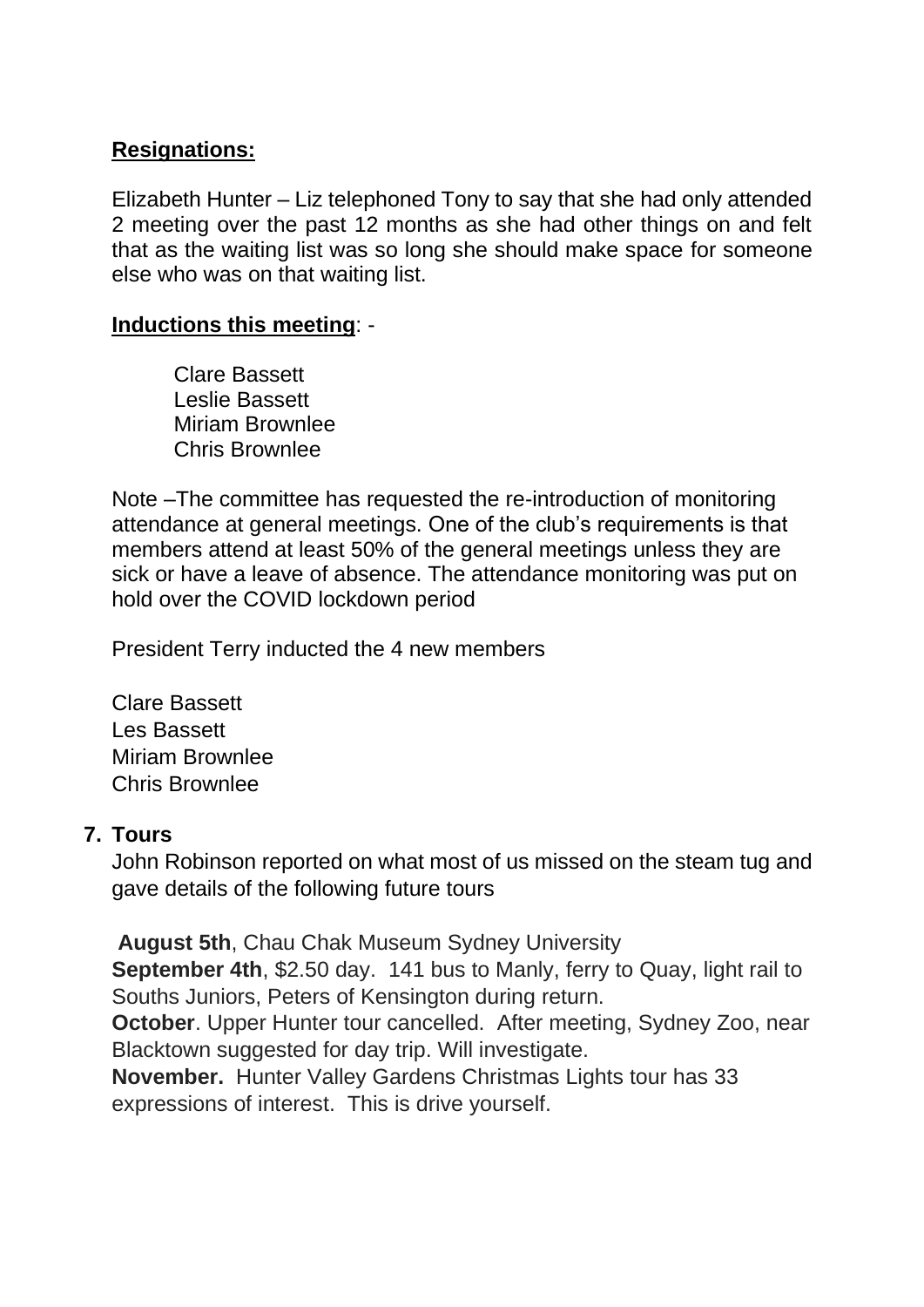## **8. Social**

As Margaret Lovett (also in the way to Birdsville) is away Merle Fox Gave the social report:

The year seems to be flying by and thankfully we are maintaining a steady progress considering the issues with the Covid pandemic. People are beginning to venture out again with a modicum of caution and hopefully with vaccinations.

### **Forestville Lunch**

Keeping this in mind our next social outing will be at Forestville Club on 17<sup>th</sup> June at 12o'clock. Lunch will be at the Bistro at your own expense. The Club requires an approximation of numbers so please check with Merle Fox at the June meeting (if you haven`t already done so ) so she is able to confirm final numbers with the Club by  $10<sup>th</sup>$  June (my apologies for my absence).

### **Anniversary Lunch**

The Anniversary lunch numbers on the 15<sup>th</sup> July at Royal Motor Yacht Club are gathering momentum Bookings are steady but we are hoping for a bumper crowd for a fun lunch. The venue is awesome, food will be great so please book and pay online before 1<sup>st</sup> July which is cut-off date for numbers. Price is \$59 per person. When booking please note any dietary requirements. Bookings and payments may be made at the June meeting with Merle with payments in a marked envelope. Remember final numbers by 1<sup>st</sup> July.

As previously mentioned, parking at the RMYC will be in the tiered carpark directly on your left as you enter the club grounds. Do not go through the boom gates ahead of you. There is limited parking near the front door but PLEASE leave these few spots for those in our Club who have limited mobility. Maybe "Jeeves" or the Designated Driver could drop patrons off then "Park The Car" in the tiered section of the carpark. Thanks in advance for your thoughtfulness.

Lunch will be commencing at 12 o`clock with a welcome drink and nibbles followed by a delicious lunch Formalities will be limited so everyone (including me) can look forward to a relaxed lunch in lovely surroundings.

### **Breakfast Booking**

A booking has been made at the Wakehurst Golf Club for a breakfast experience on **Tuesday** 17th August at 8:30 am. The Club is providing us with an area in The Atrium for our exclusive use so we will not interfere with the golfing fraternity. Breakfast will be from 8:30 till 11:30 and will be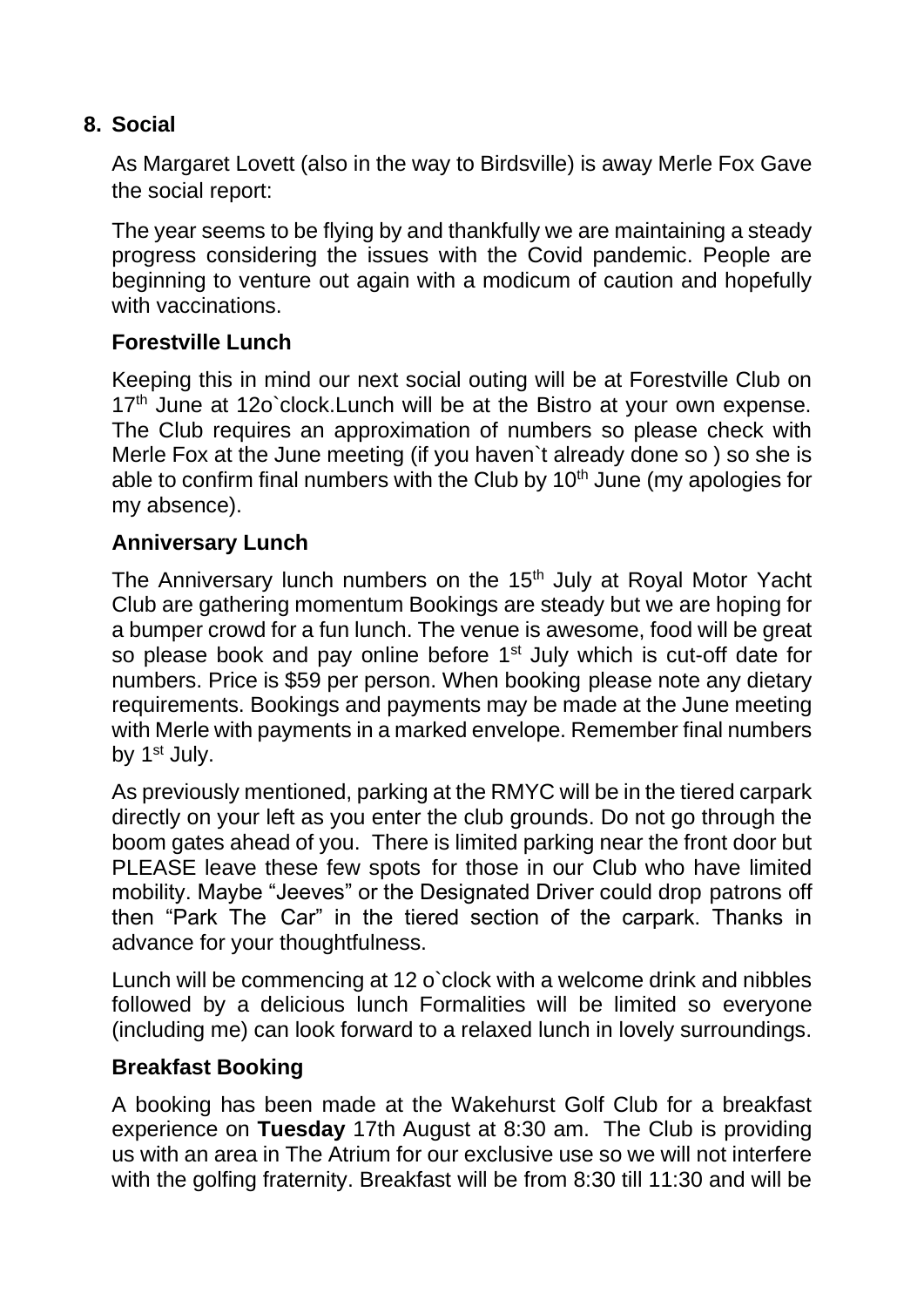a buffet breakfast for \$25 per person. Vegetarian options will be available as will special dietary requirements.

### **Diary Dates**

17<sup>th</sup> June Forestville RSL Club get together.

15<sup>th</sup> July Anniversary Lunch at RMYC Newport

17<sup>th</sup> August Breakfast at Wakehurst Golf Club

2<sup>nd</sup> December Xmas Lunch at Terrey Hills Golf Club

We expect a report on lunch at the Birdsville hotel

### 9. **Entertainment**

As Warwick is also on the way to Birdsville Phil Allan gave Mr Brady's report:

Thank you so much Club Members for the brilliant support you have given me for the coming events at both Glen Street Theatre and the Capitol Theatre in the city. In the case of each show I have had to extend our bookings at least twice and I am still expecting further requests for tickets.

### **MUSIC OF THE NIGHT**

The first of our shows is "Music of the Night" which is a tribute to the talent of Andrew Lloyd Webber. We have almost doubled our original booking of 35 and the numbers today reached 59 and all tickets have been paid for. The show is on **Saturday Night the 31st July**, yes a big night out commencing at **8.00pm** .

If anyone wishes to make a booking for this show, please contact me. The payment of **\$59.90 per ticket** will be required immediately.

### **COME FROM AWAY**

From Music of the Night we transfer to the Capitol Theatre on **Wednesday 11th August at 1.00pm** to see the eagerly awaited "Come from Away". This show was to open in August 2020 but thanks to the Virus the show was postponed, and it is only now that a suitable theatre has been found.

From all reports this is a show not to be missed and tells the remarkable true story of passengers stranded in Newfoundland Canada where they were transferred from USA after the tragedy of 9/11 when the whole world stopped. Cultures clashed and nerves ran high, but uneasiness turned into trust, music soared into the night and gratitude grew into enduring friendships.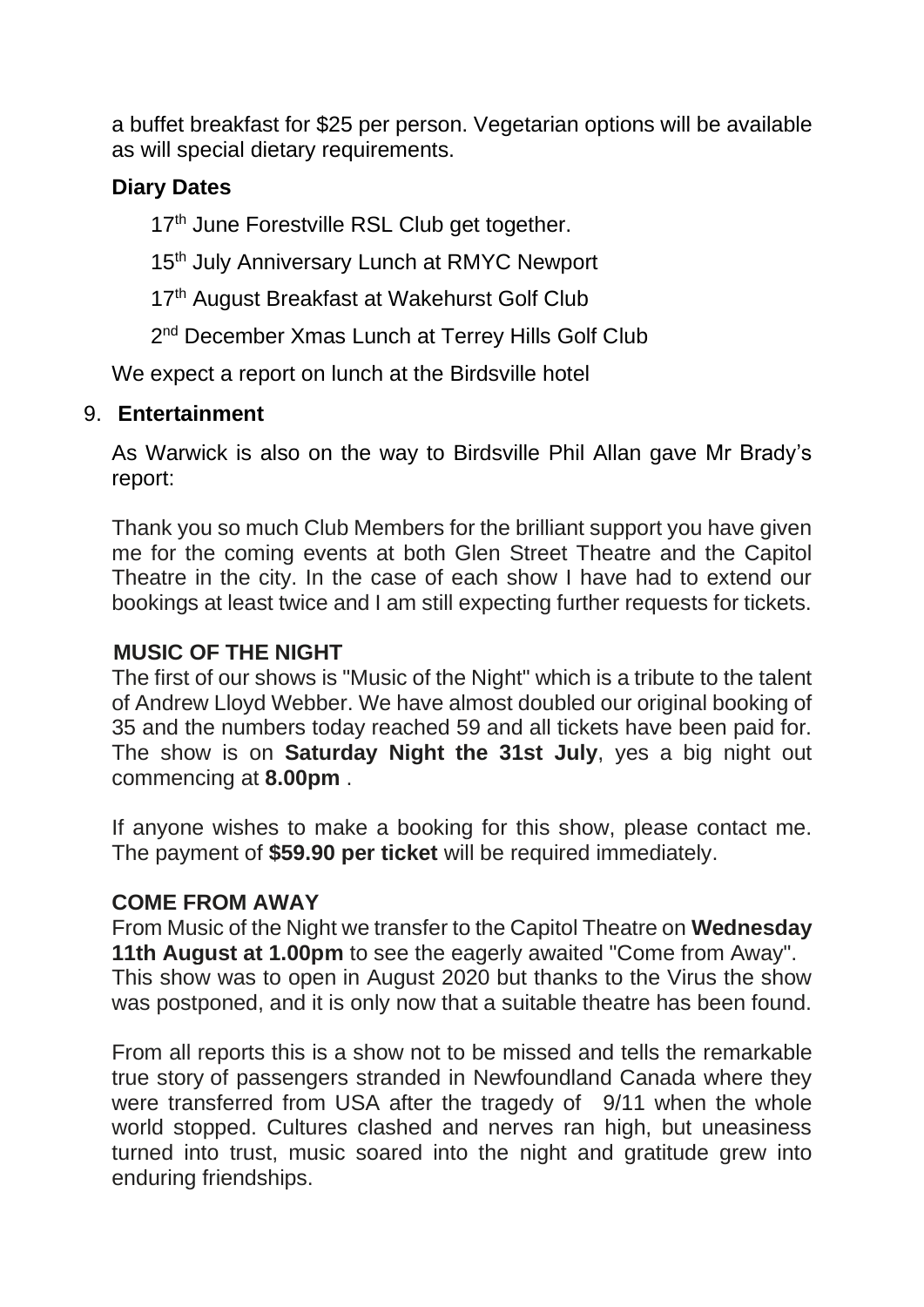Twelve months ago we had bookings for 42 people wanting to see this show and today we still have 40. **Ticket price is \$75.00.** 

### **THE EVERLY BROTHERS AND THE ROCK N ROLL LEGENDS OF THE 50'S AND 60'S**

Finally, The Everly Brothers and the Rock N Roll Legends of the 50's and 60's take the stage on **Friday Evening the 27th August** at Glen Street Theatre. Bookings for this show were slow to start and we only reserved 25 seats but suddenly the word was out and we now have 48 eager customers and I am sure there will be even more by the time bookings close.

Again tickets cost **\$59.90 each**. If you want to see this show please make your bookings today to avoid disappointment.

### **LATE NEWS**

Yesterday afternoon I received advice from Glen Street Theatre regarding a programme which will be performed on

**Monday 9th August 2021 at 11.00am** called **Don't Shoot Me I'm still only the Piano Player** to be performed by David Scheel regarded as the finest musical humourist in the world.

The show includes a wonderful blend of piano and comedy including a very funny look at Boris Johnson, Brexit, Donald Trump, Sco-Mo and Greta Thunberg together with perennial favourites such as David's classic translation of the lyrics of Waltzing Matilda.

Plus of course the beautiful music revealing David's skills as a serious concert pianist and even then not just the classics - David offers a brilliant arrangement of Broadway and his wonderful medley of the most popular tunes from the two world wars.

This sounds like a different Morning's entertainment for only **\$27.00**. Please make bookings as soon as possible to avoid disappointment. Tickets will be limited.

More news about **Todd McKenny sings Peter Allan on Saturday Night 4th September at 8.30pm** to follow shortly. **Tickets will be \$75.00 each**. Stayed tuned for more information.